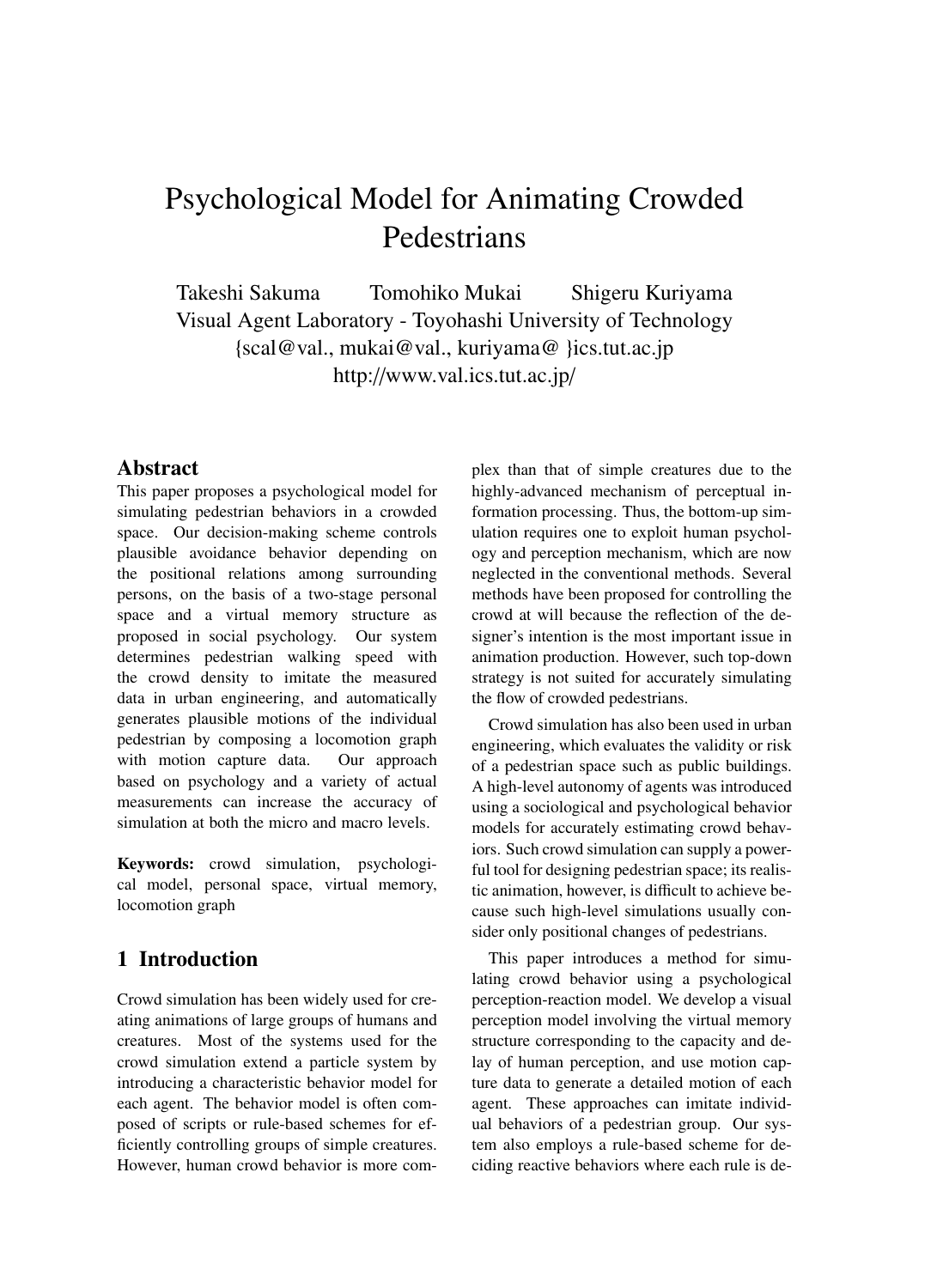signed to take account of the theory of social psychology. In addition, we introduce an actual measurement of a relation between the pedestrian flow speed and crowd density to simulate a dense crowd with reasonable accuracy. These approaches can explain pedestrian behaviors as a group phenomenon. As a result, our system provides realistic simulation of crowded pedestrians at both the micro and macro levels.

In the following section, we explain related work and propose a psychological perception model in the third section. The fourth section explains how to determine a reactive behavior against the perceived environmental information. Experimental results and applications are demonstrated in the fifth section, and we discuss our conclusions in the final section.

# **2 Related works**

Most crowd animation systems have been developed on the basis of a particle system [1]. Each agent in a crowd is simplified as a particle model, and complex crowd behavior emerges from the interactions. Individual behavior is often modeled by a rule-based scheme representing a mapping from a perception of the environmental information to a reaction against it [2]. Such a scheme is described as a set of logical rules, a probabilistic decision-making mechanism [3], and a scenario written in natural language [4]. These methods generate natural animation of a flock of birds or school of fish, but their schemes are too simple to provide natural human behavior. Several methods have introduced the psychological and sociological behavior models of pedestrians such as a personal space and prediction behavior [5]. However, these methods do not discuss how to estimate optimum parameters of the behavior model such as the size of personal space.

Several approaches have been proposed for interactively navigating the crowd. The Vi-Crowd system introduced multiple levels of autonomy for simulating hierarchical crowd behaviors [6]. This method controls a large crowd in multiple hierarchies such as crowd, group, and individual; it, however, requires a skilful scripting operation for a complex environment. Adaptive path planning algorithm is proposed

for synthesizing the collision-free animation of flocks [7]. A leader-follower approach is well suited to avoid the collisions between not only individuals but also groups [8]. A stochastic sampling algorithm is used to search the plausible group behavior while satisfying the geometric constraints [9]. However, these top-down approaches rarely take account of human perception mechanisms such as visual range and personal space. OpenSteer, the public steering behavior toolkit, provides an intuitive way to navigate the crowd by imposing soft constraints on individual movement with a vector field [10]. Our system utilizes the vector field as a basic factor to control the directions of pedestrian flows.

Crowd simulation is also used in social psychology and urban engineering [11]. The simulation in emergency situations was proposed using a simple particle model [12], and it was later extended by introducing the individual and group characteristics [13]. The parameters of the human perception model were estimated by observing actual pedestrian flow in a train station [14]. These simulations are used to evaluate the safety and usability of pedestrian space. Although these methods successfully simulate crowd behavior using psychological and social behavior models, the resulting animation of individual agent lacks naturalness. Our system therefore generates plausible animation using motion capture data, while utilizing these psychological behavior models.

# **3 Psychological perception model**

#### *3.1 Psychological virtual memory*

Each pedestrian reacts to observed environments, and the behavior is modeled as individual and independent intellectual entity, which is called *pedestrian agent* or simply *agent*. The human perception mechanism does not process all perceived information immediately; it selects only the important part of the information with limited memory capacity and processing delay. The virtual memory structure is therefore introduced in between the perception mechanism and the reaction decision process, so the reactive behavior is controlled by the memory contents. The memory stores the positions and the speed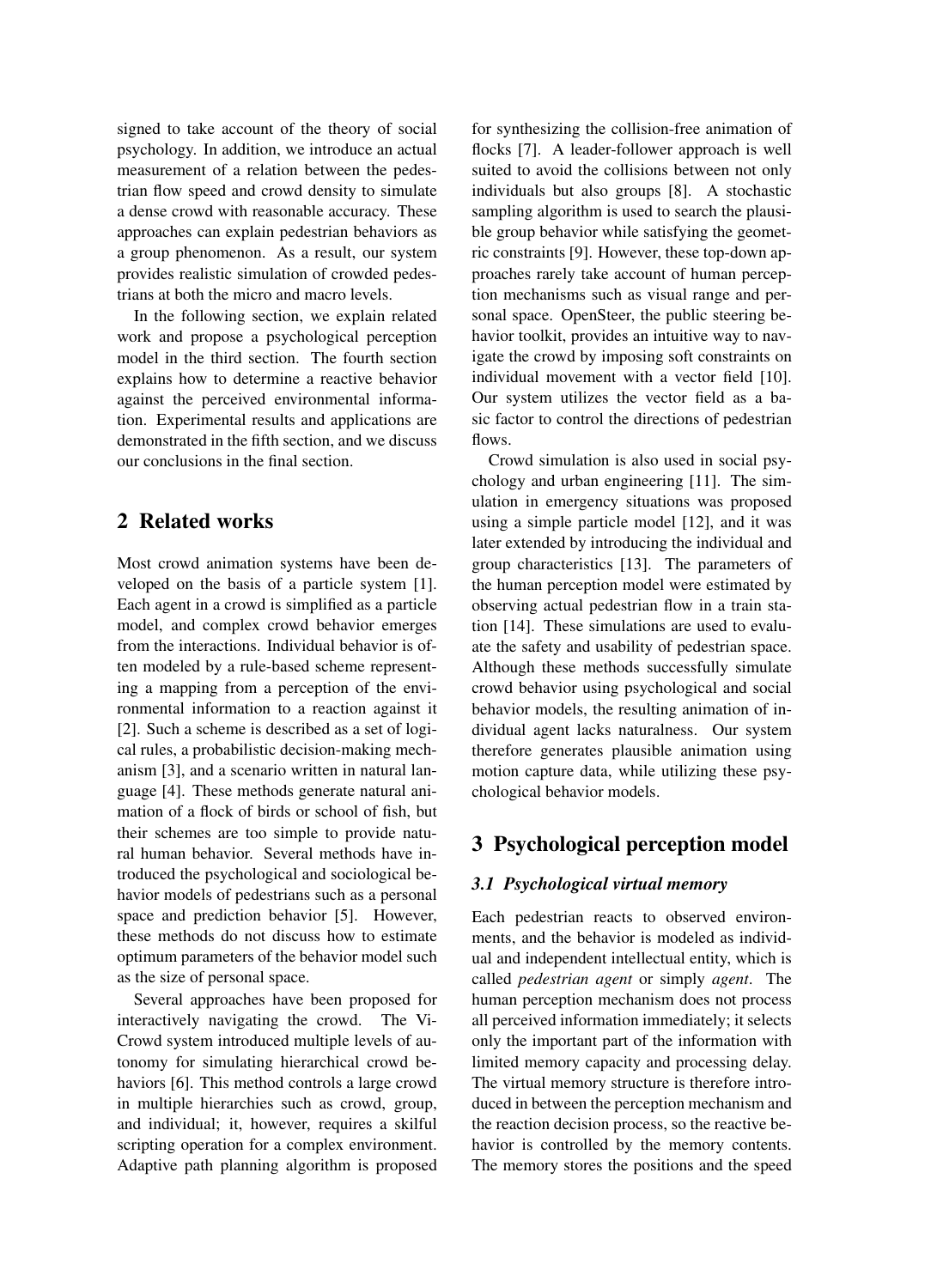

Figure 1: Prediction of future collision

of other  $N_m$  agents, and they are updated at each time interval  $T_m$  which represents the duration of the memory content. The time interval  $T_m$  is optimized through simulation, and the memory capacity  $N_m$  is fixed to  $N_m = 7$  by relying on the results of a psychological experiment [15].

#### *3.2 Visual sensor*

A visual sensor obtains the environmental information on a semicircular front region of the agent. It detects the positions and speeds of other agents within the visual range, and fails to sense when interrupted by obstacles. Moreover, future collisions within a time span (or a prediction horizon)  $T_f$  are predicted by computing intersection points of linearly extrapolated trajectories of the agents (figure 1). Such prediction mechanism can reduce redundant movements to avoid collision [14].

From a psychological viewpoint, the neighboring agents impose mental stress on each other, which can be estimated on the basis of a personal space model [5, 16]. This model experimentally showed that mental stress increases exponentially as others get close, and it becomes critical at a certain distance [14]. We therefore developed a two-stage personal space model as shown in figure 2. Each agent tries to avoid the others detected in the outer annulus, called the *cautionary region*, by gradually steering to the sides without deceleration. The inner circle represents the *critical region* where the agent takes immediate action to avoid a collision. We optimize the radii of the critical region  $r_1$  and cautionary region  $r_2$ , and also optimize the prediction horizon  $T_f$  through the simulation.

The agents cannot manage all predicted collision information because of their memory ca-



Figure 2: Two-stage personal space

pacity limitation  $N_m = 7$ . All detected collisions are therefore prioritized by the distance between the agents, that is, the neighbors close within the critical region are memorized with high priority, and the exterior ones are memorized in the order of estimated arrival in the cautionary region within the time span  $T_f$ .

#### *3.3 Parameter optimization*

Since the parameters of the personal space model deeply affect both individual and crowd behaviors, simulated annealing is used to optimize the four free parameters: the memory duration  $T_m$ , the prediction horizon  $T_f$ , and the radii of the personal space  $r_1$  and  $r_2$ . The reward function of the optimization is then designed to maximize the flow speed of pedestrians and to minimize collisions, by computing two metrics: the validity of a moving direction and the number of collisions. The first metric is computed by the dot product of the actual moving direction  $\mathbf{v}(t)$  and the vector  $\mathbf{d}(t)$  from the agent's location to the target. The second metric exerts a negative effect by counting the number of collisions  $n_c(t)$  with the other agents while walking. The reward is therefore computed as follows:

$$
reward = \sum_{t=0}^{T_r} \{ \omega_p(\mathbf{v}(t) \bullet \mathbf{d}(t)) - \omega_c n_c(t) \}
$$

where  $\omega_p$  and  $\omega_c$  represent weighting coefficients which are empirically set to 5 and 2000, respectively. Notice that the optimization is iterated until all parameters converge. Table 1 shows the optimized values by using the simulation in which two ten-person-groups pass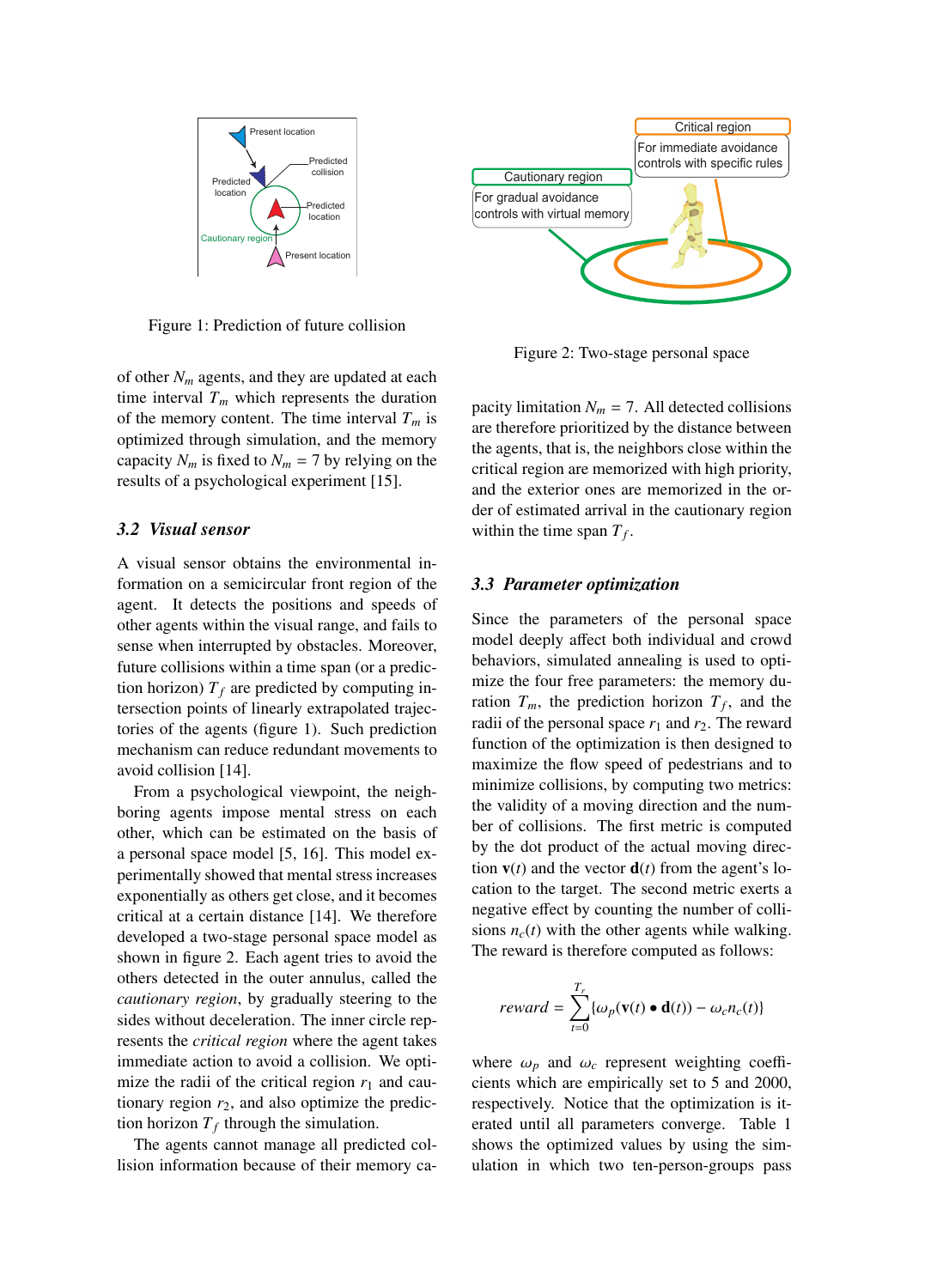| $T_m$   ms | $T_f$  ms | $r_l$ [cm] | $r_A$   $cm$ |
|------------|-----------|------------|--------------|
|            |           |            |              |

Table 1: Optimized parameters of psychological

perception model





Figure 4: Rules for collision avoidance

lected between urgent and smooth avoidances, according to the following rules:

- **Urgent avoidance** The agent rapidly decelerate or sharply veer by side stepping when another agent is detected in the critical region of personal space. We set higher priority on deceleration over rapid steering in order to keep following the preceding pedestrian. If the collision cannot be avoided using both avoidance behaviors, the agents keep stopping and waiting until they find room to step forward.
- **Smooth avoidance** The agents gradually steer to the sides when they have enough time to avoid collision. The moving direction is determined according to the positional relation among the agents.

After a certain time span from the beginning of avoidance, the agent searches for room in their front and discontinues the avoidance behavior to return to normal walking (figure  $4(c)$ ). When two waiting agents are confronted with each other, they try to step to either side (figure 4 (d)). If there is no room to avoid, the waiting behavior is again maintained for a certain time period.

### *4.3 Density-based walking speed control*

The walking speed of pedestrians heavily depends on the crowd density; for example, the

Figure 3: Example of vector fields

through each other at various angles (0, 45, 90, 135, 180 deg).

# **4 Reactive behavior**

### *4.1 Navigation with vector field*

A vector field represents the mapping from a present agent position to a desired moving direction [10]. The pedestrians determine their moving direction by referring to the vector fields at the present location. This strategy is well suited to design a complex flow pathway including branch and loop. Moreover, it is possible to assign a different vector field for each group, and to avoid colliding with the obstacle by setting the outward vectors. Our system uses an attractive and repulsive force model [17] for designing such vector fields as shown in figure 3, where the attractive force lies along the pathway, and the repulsive force surrounds the wall.

### *4.2 Avoidance behavior*

Collision avoidance behavior is controlled by the environmental information stored in virtual memory. The agent keeps walking along a vector field while no collision information is stored in the memory. After the future collision is detected, the optimum avoidance behavior is se-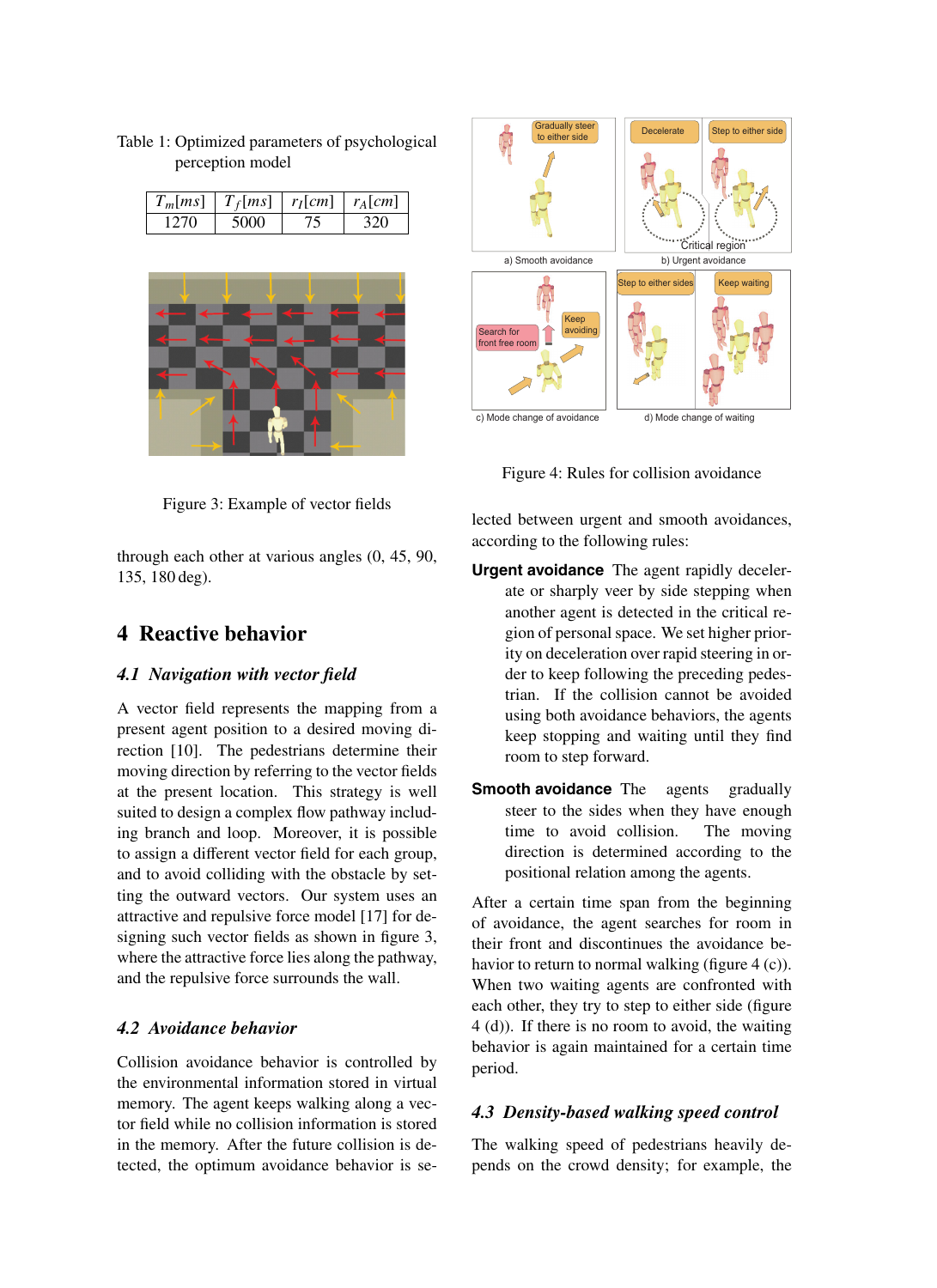

Figure 5: Relation between crowd density and average walking speed [18]

pedestrian tries to maintain a slower pace in a more crowded space owing to severe mental stress. The relational model between the space occupied per person and average walking speed is represented by the saturation function shown in figure 5 [18]. With this relation, we limit the pedestrian walking speed by sensing the local density of the personal space within the given visual range.

#### *4.4 Detailed motion generation*

The detailed motion of each agent is synthesized using the motion capture data. Our system uses four types of locomotive motions: gait, side stepping, starting, and halting. Each motion clip is represented as a node and has a locomotive state transition path to construct a *locomotion graph* [19]. The transition over the graph is selected according to the reactive behavior, and motion in the transition process is synthesized using ease in/out interpolation. Table 2 shows a list of all motion data used in our system, and figure 6 gives the constructed locomotion graph.

Gait motions are generated by blending several motions at various walking speeds for continuously controlling the speed. The six types of gait motions shown in table 3 are blended with linear interpolation where the blending weights are computed so that the synthesized motion has the desired walking speed. However, the resulting motion often involves some artifacts such as foot skating because a curved locomotion is generated by simply manipulating a trajectory of straight walking. We are implementing a smarter interpolation mechanism based on statistical analysis [20] for more accurately generating gait motions with less artifacts.





Table 2: Motion data used for simulations

|              | # of motions | Total # of frames |
|--------------|--------------|-------------------|
| Gait         |              | 100               |
| Side step    |              | 191               |
| <b>Start</b> |              | 172               |
| Halt         |              | 230               |

#### **5 Results and applications**

#### *5.1 Simulation of crossing groups*

Figure 7 provides snapshots of the resulting animations. Figure 7 (a) illustrates the flow of a dense crowd where every person runs in one direction while occupying approximately 1.0 *m*<sup>2</sup> in area, and figures 7 (b) and (c) are simulations of two groups passing through at right angles and opposite angles, respectively, by navigating them with different vector fields. These animations demonstrate plausible behaviors without causing unnecessary collision, avoidance, and deceleration. The computational time for figure 7(a) takes 20 msec per frame on a 1.8GHz Athlon XP CPU.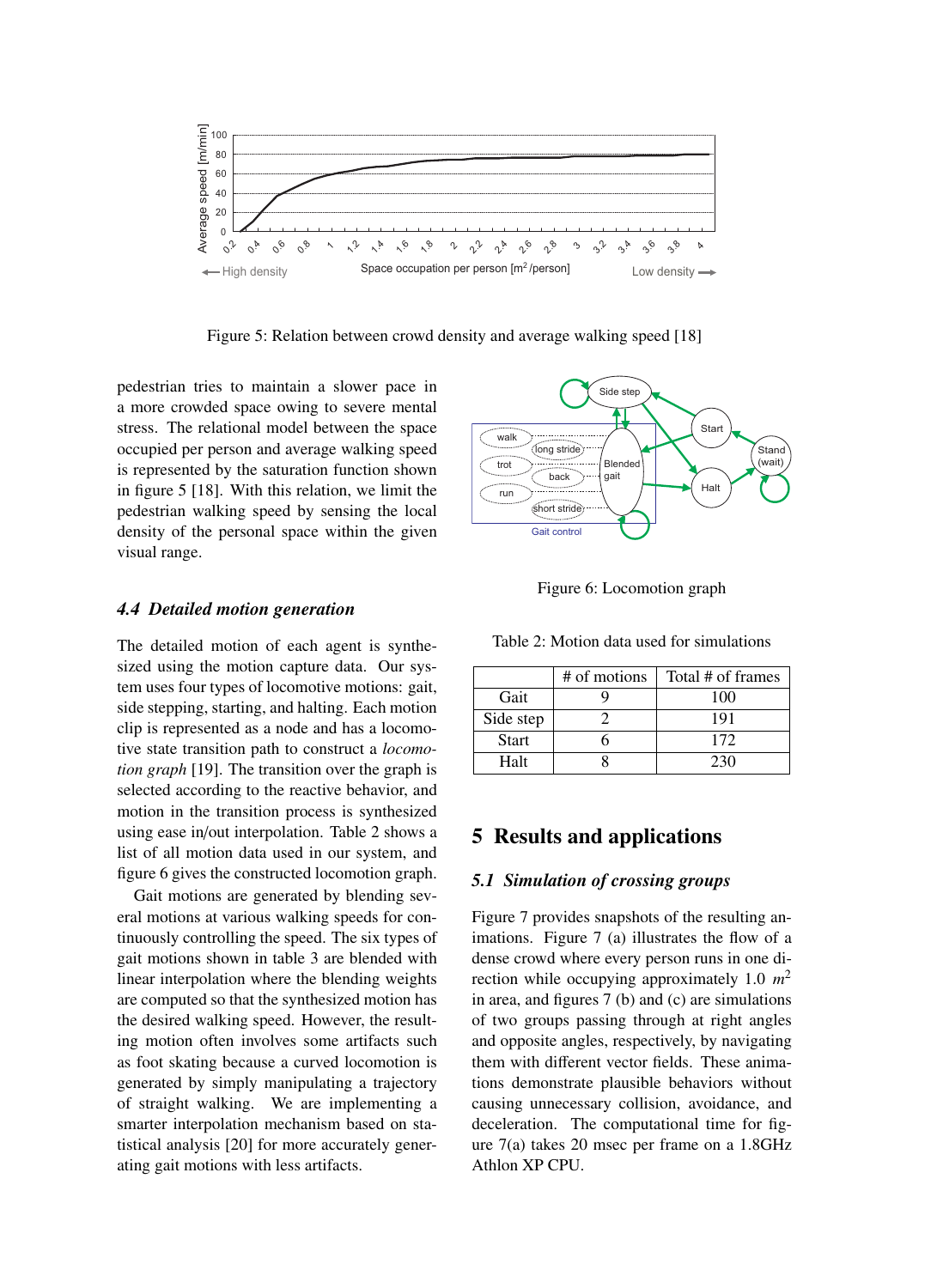

 $[m^2/person]$ 

opposite directions

(c) Two groups passing at right angles

Figure 7: Simulations of pedestrian groups

| Gait style       | speed [m/min] |
|------------------|---------------|
| Run              | 165           |
| Trot             | 90            |
| Long stride      | 85            |
| Normal walking   | 75            |
| Short stride     | 60            |
| Backward walking |               |

*5.2 Comparison with actual measurement*

Table 3: Gait motions for controlling walking speed

# Figure 9: Comparison of flow coefficient with actual measurement

The simulation accuracy of our system is evaluated through comparison with the actual measurement in urban engineering [18]. A pedestrian flow coefficient represents the number of pedestrians passing through one meter wide space per minute, and we use this value as a metric for evaluating the plausibility of crowded walking at the macro level. The simulation was done in a straight lane as shown in figure 8, and the crowd is composed of three pedestrian groups of the same number that have different gait styles (velocity): jog (110 *m*/*min*), slow walk (50 *m*/*min*), and normal walk (80 *m*/*min*). The flow coefficient and the average crowd density [*m*2/*person*] are computed by randomly changing the number of pedestrians moving in the lane.

The simulated flow coefficients and actual measurements are compared in figure 9. As this comparison demonstrates, our simulation well approximates the actual measurement, especially at the peak range, by which we can accurately simulate the pedestrian flow in a very crowded space. Figure 9 also shows the effectiveness of both the virtual memory and the density-based speed control. Excessive avoidance behaviors are caused from the lack of the virtual memory due to faulty selection of the avoidance direction, which results in the abnormal decrease of the flow coefficient at the peak range. Without the density-based speed control, the flow coefficient monotonically increases according to the density because pedestrians do not slow down their walking speed regardless of the increase of collisions in the crowded space.

# *5.3 Application of layout design*

Our system can be applied to evaluate the layout of a crowded public space such as an urban train station. Designers can visually and numerically evaluate the arrangement of equipments with our simulation by interactively changing their locations. Figure 10 demonstrates a simple optimization of a pedestrian space by randomly



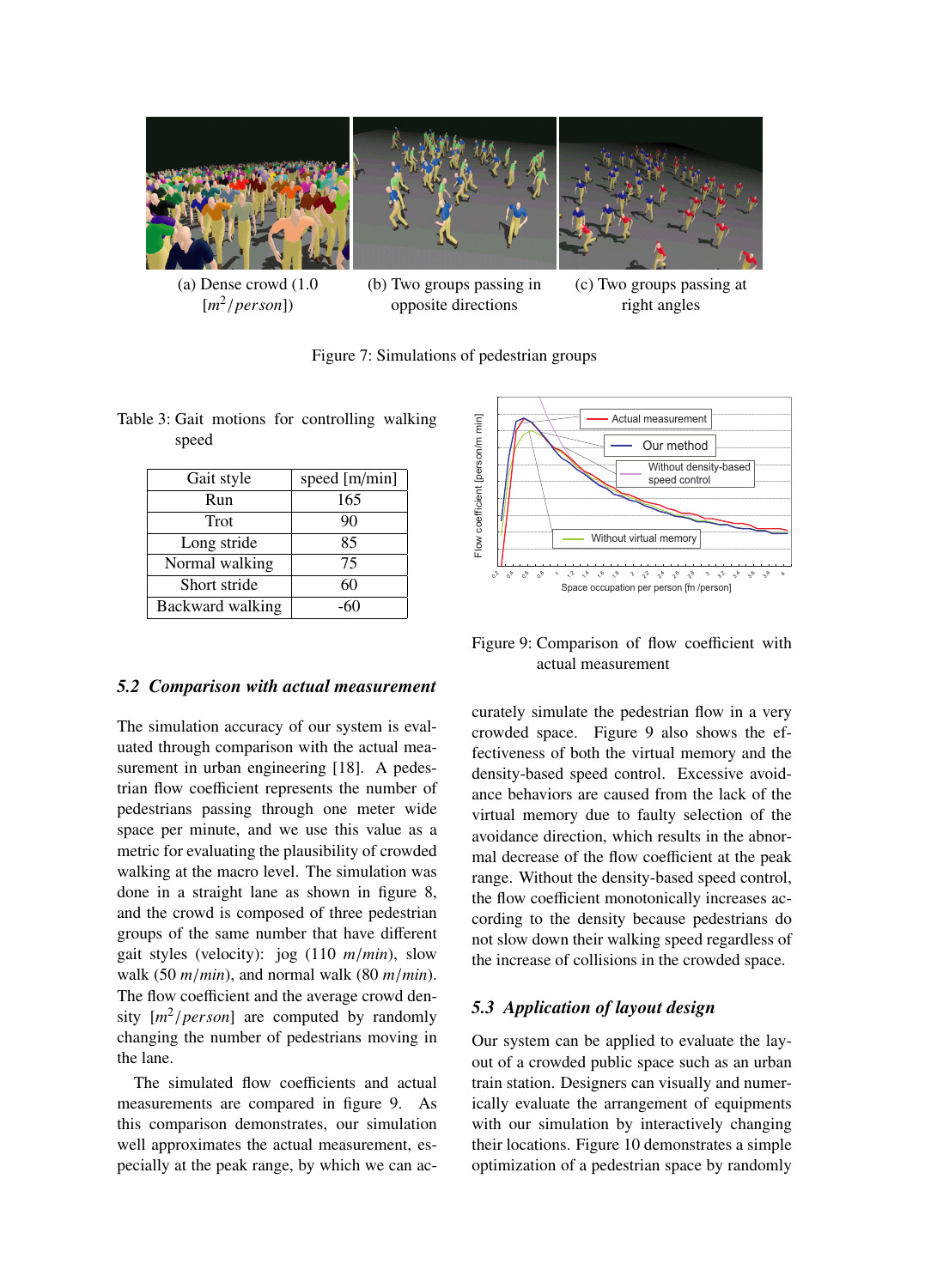

Figure 8: Virtual environments for measuring flow coefficient (k: space per person [*m*2/*person*])



(b) Obstructive layout



moving each of three square obstacles around in the central area. Each arrangement is evaluated with the total time required for 128 pedestrians to pass through the virtual room. Figures 10 (a) and (b) show one of the moderate and the most obstructive layouts computed by using our simulation. These results intuitively show that agents must make a detour when an obstacle is arranged to obstruct the shortest path.

# **6 Conclusions**

We have proposed a crowd simulation method using a psychological behavior model. The contributions of our method may be summarized as follows:

- The two-stage personal space model can produce more plausible interactions among agents.
- The virtual memory selects the minimum targets to be avoided, which can reduce the redundant movements in a crowded space.
- Density-based speed control can imitate the speed of actual measurement and thus enhances the accuracy in estimating pedestrian flows.
- Realistic animation using motion capture data allows the user to analyze crowd behavior at the micro level.

Our personal space model neglects the individualities and adaptable nature of actual humans. For example, the range of personal space should be varied according to gender, age, job, and moving speed [14], and it should vanish in emergency situations. The other limitation is the lack of the naturalness of motions at the micro level due to the narrow variety of motion samples that urgently avoid collisions. Our system currently requires users to manually set vector fields for driving pedestrians and automatic generation of the vector fields should be developed to enhance plausibility of individual behaviors, using smart path planning techniques or some decision-making rules.

Our future work includes a development of a more human-like perception model and the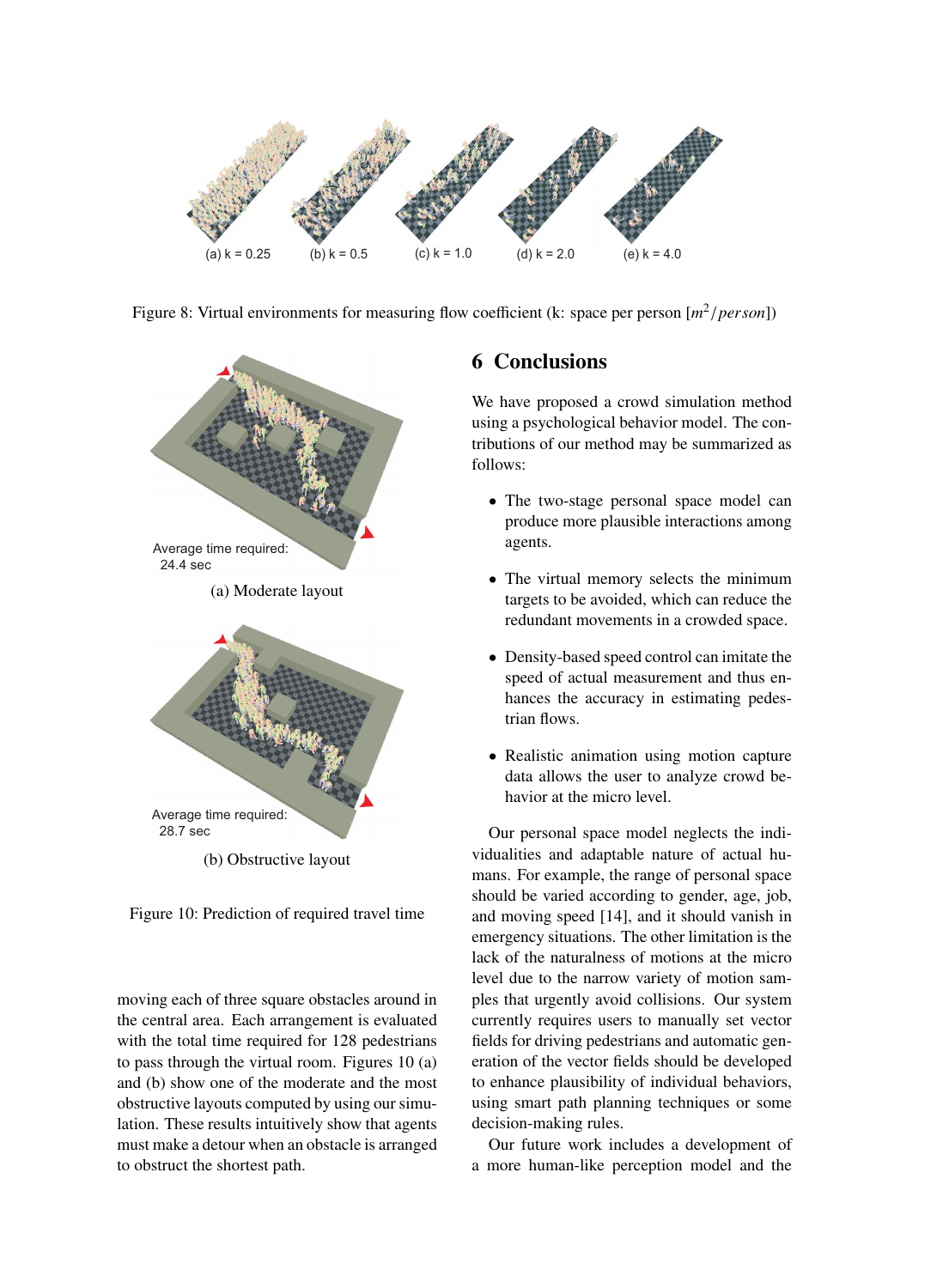mechanism of generating vector field from environmental information. A wider variety of motion samples of collision avoidance and locomotion should be provided and managed for more accurately simulating various complex conditions. Integration of pedestrian behaviors with different kinds of behaviors, such as resting and communicating ones, is also indispensable to develop practical applications.

# **Acknowledgements**

This work was supported by the 21st century COE program (Intelligent human sensing) and grants-in-aid for scientific research from Ministry of Education, Culture, Sports, Science and Technology. We would like to thank Toyohisa Kaneko for supervising, and the staff of Links DigiWorks Inc. for the support of motion capturing

## **References**

- [1] C. W. Reynolds. Flocks, herds, and schools: A distributed behavioral model. In *Proceedings of SIGGRAPH 87*, pages 25–34, 1987.
- [2] X. Tu and D. Terzopoulos. Artificial fishes: Physics, locomotion, perception, behavior. In *Proceedings of SIGGRAPH 94*, pages 43–50, 1994.
- [3] M. Sung, M. Gleicher, and S. Chenney. Scalable behaviors for crowd simulation. *Computer Graphics Forum*, 23(3):519– 528, 2004.
- [4] Y. Murakami, T. Ishida, T. Kawasoe, and R. Hishiyama. Scenario description for multi-agent simulation. In *Proceedings of Autonomous Agents and Multiagent Systems 2003*, pages 369–376, 2003.
- [5] F. Lamarche and S. Donikian. Crowd of virtual humans: a new approach for real time navigation in complex and structured environments. *Computer Graphics Forum*, 23(3):509–518, 2004.
- [6] S. R. Musse and D. Thalmann. Hierarchical model for real time simulation of virtual human crowds. *IEEE Transactions on Visualization and Computer Graphics*, 7(2):152–164, 2001.
- [7] J. Go, T Vu, and J. J. Kuffner. Autonomous behaviors for interactive vehicle animations. In *Proceedings of SIGGRAPH*/*Eurographics Symposium on Computer Animation 2004*, pages 9–18, 2004.
- [8] T. Y. Li, Y. J. Jeng, and S. I. Chang. Simulating virtual human crowds with a leader follower model. In *Proceedings of Computer Animation 2001*, pages 93–102, 2001.
- [9] M. Anderson, E. McDaniel, and S. Chenney. Constrained animation of flocks. In *Proceedings of ACM SIGGRAPH*/*Eurographics Symposium on Computer Animation 2003*, pages 286–297, 2003.
- [10] C. W. Reynolds. Steering behaviors for autonomous characters. In *Proceedings of Game Developers Conference 99*, pages 763–782, 1999.
- [11] G. K. Still. *Crowd Dynamics*. PhD thesis, University of Warwick, UK, 2000.
- [12] D. Helbing, I. Farkas, and T. Vicsek. Simulating dynamical features of escape panic. *Nature*, 407(28):487–490, 2000.
- [13] A. Braun, S. R. Musse, L. P. L. de Oliveira, and B. E. J. Bodmann. Modeling individual behaviors in crowd simulation. pages 143–148, 2003.
- [14] T. Osaragi. Modeling of pedestrian behavior and its application to spatial evaluation. In *Proceedings of Autonomous Agents and Multiagent Systems 2004*, volume 2, pages 836–843, 2004.
- [15] G. A. Miller. The magical number seven, plus or minus two: Some limits on our capacity for processing information. *Psychological Review*, 63:81–97, 1956.